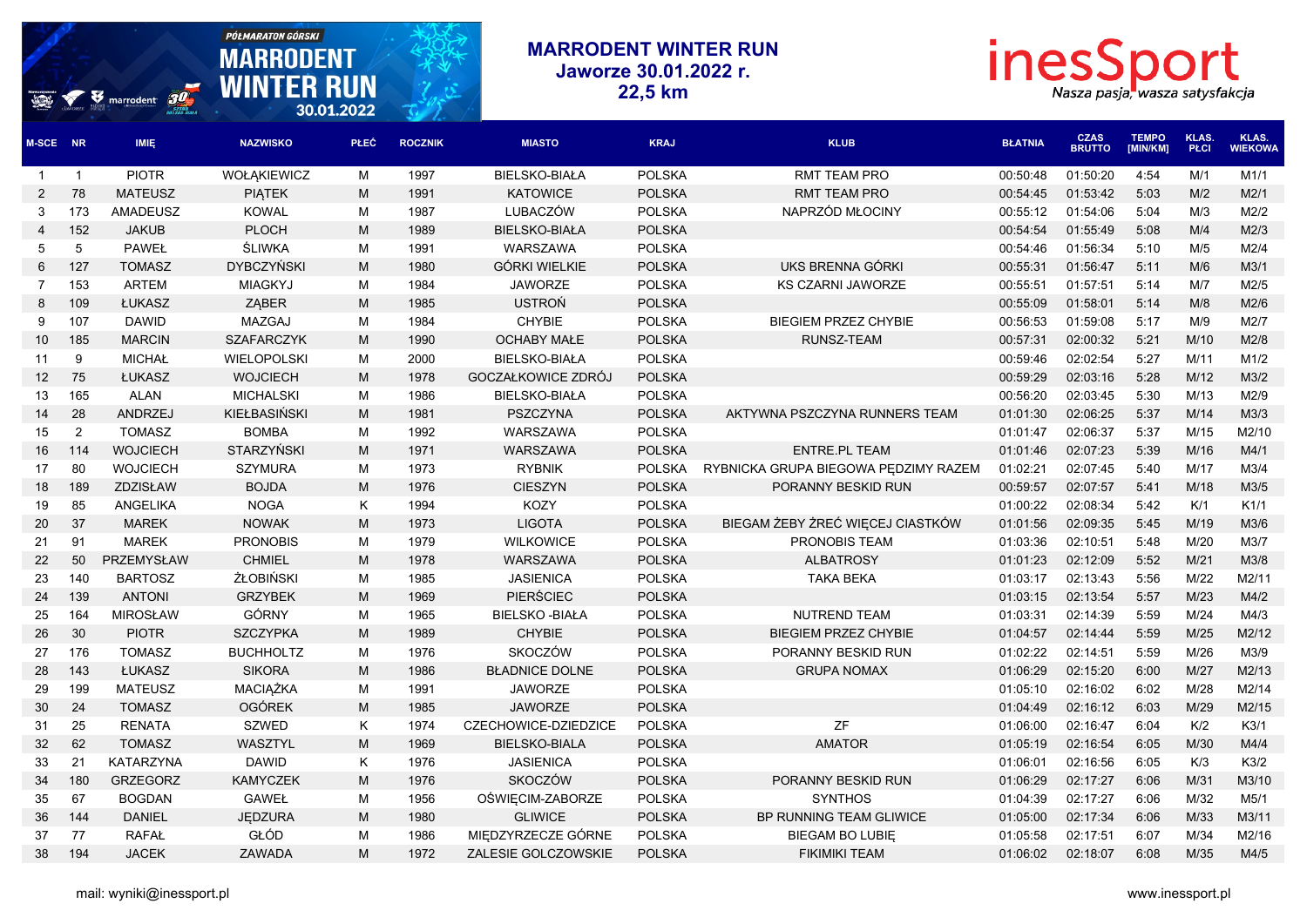## **PÓŁMARATON GÓRSKI MARRODENT WINTER RUN** inesSport **MARRODENT Jaworze 30.01.2022 r. WINTER RUN** V marrodent 30 **22,5 km** Nasza pasja, wasza satysfakcja 30.01.2022 **CZAS TEMPO KLAS. KLAS. M-SCE NR IMIĘ NAZWISKO PŁEĆ ROCZNIK MIASTO KRAJ KLUB BŁATNIA BRUTTO [MIN/KM] PŁCI WIEKOWA** 48 KRZYSZTOF ZAMARSKI M 1974 JAWORZE POLSKA 01:04:59 02:19:53 6:13 M/36 M3/12 188 MARCIN BUJAK M 1979 RYBNIK POLSKA 01:08:01 02:20:21 6:14 M/37 M3/13 51 PIOTR ŁACIAK M 1980 WILKOWICE POLSKA 01:05:57 02:20:44 6:15 M/38 M3/14 44 MAGDA JANOWSKA K 1976 KATOWICE POLSKA 3DIVISION 01:07:38 02:20:45 6:15 K/4 K3/3 147 IREK NUSBAUM M 1979 JAWORZNO POLSKA 01:07:03 02:21:15 6:16 M/39 M3/15 193 MIREK NIEMIEC M 1968 CIESZYN POLSKA 01:05:49 02:22:22 6:19 M/40 M4/6 142 PIOTR PASTUSZKA M 1964 BIELSKO-BIAŁA POLSKA 01:09:30 02:22:45 6:20 M/41 M4/7 148 MAREK DUDZIAK M 1979 JAWORZE POLSKA BB RUNNERS / DUDIKOM 01:03:45 02:23:13 6:21 M/42 M3/16 111 ZBIGNIEW ŚWIDER M 1975 SKOCZÓW POLSKA PORANNY BESKID RUN 01:05:48 02:23:27 6:22 M/43 M3/17

| 45 | 142 | <b>PIOTR</b>     | <b>PASTUSZKA</b>     | M  | 1964 | <b>BIELSKO-BIAŁA</b>   | <b>POLSKA</b> |                               | 01:09:30 | 02:22:45 | 6:20 | M/41 | M4/7  |
|----|-----|------------------|----------------------|----|------|------------------------|---------------|-------------------------------|----------|----------|------|------|-------|
| 46 | 148 | <b>MAREK</b>     | <b>DUDZIAK</b>       | M  | 1979 | <b>JAWORZE</b>         | <b>POLSKA</b> | <b>BB RUNNERS / DUDIKOM</b>   | 01:03:45 | 02:23:13 | 6:21 | M/42 | M3/16 |
| 47 | 111 | <b>ZBIGNIEW</b>  | ŚWIDER               | М  | 1975 | <b>SKOCZÓW</b>         | <b>POLSKA</b> | PORANNY BESKID RUN            | 01:05:48 | 02:23:27 | 6:22 | M/43 | M3/17 |
| 48 | 195 | <b>ANNA</b>      | <b>SZOSTAK</b>       | K  | 1990 | <b>ZABRZE</b>          | <b>POLSKA</b> | UKS OLIMPIA ZABRZE            | 01:09:32 | 02:23:40 | 6:23 | K/5  | K2/1  |
| 49 | 191 | <b>BENEDYKT</b>  | POSPISZYL            | М  | 1960 | <b>BRANICE</b>         | <b>POLSKA</b> | <b>KB BRANICE</b>             | 01:07:36 | 02:24:09 | 6:24 | M/44 | M5/2  |
| 50 | 167 | <b>AGNIESZKA</b> | <b>BRUDNY</b>        | K  | 1979 | <b>OCHABY</b>          | <b>POLSKA</b> | PORANNY BESKID RUN            | 01:10:41 | 02:24:22 | 6:24 | K/6  | K3/4  |
| 51 | 146 | <b>KARINA</b>    | <b>HELLER TATARA</b> | K  | 1978 | SKOCZÓW                | <b>POLSKA</b> | RUDA SZALONA                  | 01:09:44 | 02:25:03 | 6:26 | K/7  | K3/5  |
| 52 | 130 | <b>MARTA</b>     | <b>GODLEWSKA</b>     | K. | 1983 | <b>BIELSKO BIAŁA</b>   | <b>POLSKA</b> | FITSMILE SPORT & PERFORMANCE  | 01:10:46 | 02:26:14 | 6:29 | K/8  | K2/2  |
| 53 | 55  | <b>DANIEL</b>    | <b>STARZYŃSKI</b>    | М  | 1968 | <b>JAWORZE</b>         | <b>POLSKA</b> | <b>KB DROGA</b>               | 01:07:33 | 02:26:53 | 6:31 | M/45 | M4/8  |
| 54 | 94  | <b>KRZYSZTOF</b> | <b>JELONEK</b>       | M  | 1983 | <b>BIELSKO-BIAŁA</b>   | <b>POLSKA</b> |                               | 01:07:41 | 02:26:59 | 6:31 | M/46 | M2/17 |
| 55 | 10  | <b>ARTUR</b>     | <b>OPOŃSKI</b>       | М  | 1979 | <b>EŁK-BARANY</b>      | <b>POLSKA</b> | SUPER DRUŻYNA EŁK             | 01:11:38 | 02:28:10 | 6:35 | M/47 | M3/18 |
| 56 | 97  | <b>JUSTYNA</b>   | ADAMUS-KOWALSKA      | K  | 1979 | <b>IMIELIN</b>         | <b>POLSKA</b> | <b>LKS IMIELIN</b>            | 01:09:46 | 02:29:45 | 6:39 | K/9  | K3/6  |
| 57 | 68  | <b>DANIEL</b>    | KUŚ                  | M  | 1983 | <b>BIELSKO-BIAŁA</b>   | <b>POLSKA</b> | KS LUŹNE SZNURÓWY             | 01:12:19 | 02:29:51 | 6:39 | M/48 | M2/18 |
| 58 | 157 | <b>AGNIESZKA</b> | <b>BIAŁAS</b>        | K  | 1985 | <b>PSZCZYNA</b>        | <b>POLSKA</b> | AKTYWNA PSZCZYNA RUNNERS TEAM | 01:10:44 | 02:29:55 | 6:39 | K/10 | K2/3  |
| 59 | 19  | <b>BLAZEJ</b>    | <b>JAROMIN</b>       | М  | 1978 | <b>RUDOŁTOWICE</b>     | <b>POLSKA</b> | AKTYWNA PSZCZYNA              | 01:10:45 | 02:29:55 | 6:39 | M/49 | M3/19 |
| 60 | 45  | <b>ROMAN</b>     | <b>CZAJKA</b>        | M  | 1976 | <b>GLIWICE</b>         | <b>POLSKA</b> |                               | 01:12:41 | 02:30:46 | 6:42 | M/50 | M3/20 |
| 61 | 184 | <b>RYSZARD</b>   | <b>TOMASICZEK</b>    | М  | 1978 | <b>STARA WIES</b>      | <b>POLSKA</b> |                               | 01:09:33 | 02:30:55 | 6:42 | M/51 | M3/21 |
| 62 | 96  | <b>JANUSZ</b>    | <b>KOWALSKI</b>      | M  | 1975 | POGWIZDÓW              | <b>POLSKA</b> | <b>CIESZYNIOKI</b>            | 01:12:52 | 02:31:07 | 6:42 | M/52 | M3/22 |
| 63 | 110 | <b>ROBERT</b>    | <b>SERUGA</b>        | M  | 1991 | <b>BIELSKO - BIAŁA</b> | <b>POLSKA</b> |                               | 01:12:24 | 02:31:12 | 6:43 | M/53 | M2/19 |
| 64 | 31  | <b>RAFAŁ</b>     | <b>RING</b>          | M  | 1975 | <b>PORABKA</b>         | <b>POLSKA</b> | KLINIKA ŚW. ŁUKASZA           | 01:11:59 | 02:31:40 | 6:44 | M/54 | M3/23 |
| 65 | 129 | <b>ARTUR</b>     | <b>NYKIEL</b>        | М  | 1987 | <b>MYSŁOWICE</b>       | <b>POLSKA</b> |                               | 01:14:42 | 02:31:44 | 6:44 | M/55 | M2/20 |
| 66 | 118 | <b>PIOTR</b>     | <b>KORBUS</b>        | M  | 1980 | GOLESZÓW               | <b>POLSKA</b> | PORANNY BESKID RUN            | 01:12:45 | 02:31:55 | 6:45 | M/56 | M3/24 |
| 67 | 116 | <b>DARIUSZ</b>   | <b>SERAFIN</b>       | M  | 1969 | JASTRZEBIE ZDRÓJ       | <b>POLSKA</b> | KLUB BIEGACZA FARTLEK         | 01:07:31 | 02:32:08 | 6:45 | M/57 | M4/9  |
| 68 | 95  | <b>KATARZYNA</b> | <b>SZCZOTKA</b>      | K  | 1978 | <b>PSZCZYNA</b>        | <b>POLSKA</b> |                               | 01:12:10 | 02:32:15 | 6:46 | K/11 | K3/7  |
| 69 | 124 | <b>KRZYSZTOF</b> | <b>SKIBICKI</b>      | M  | 1970 | <b>OŚWIĘCIM</b>        | <b>POLSKA</b> | D.A.M.Y.R.A.D.E.              | 01:12:58 | 02:32:22 | 6:46 | M/58 | M4/10 |
| 70 | 192 | <b>ADRIAN</b>    | <b>FORMAS</b>        | M  | 1996 | <b>JANOWICE</b>        | <b>POLSKA</b> | <b>HATI TEAM</b>              | 01:12:22 | 02:32:57 | 6:47 | M/59 | M1/3  |
| 71 | 158 | <b>MARCIN</b>    | <b>BODZIACHOWSKI</b> | М  | 1981 | WARSZAWA               | <b>POLSKA</b> | <b>ERACENT RUNNING TEAM</b>   | 01:14:57 | 02:33:51 | 6:50 | M/60 | M3/25 |
| 72 | 196 | <b>GRZEGORZ</b>  | <b>JAGODA</b>        | M  | 1993 | <b>KRAKÓW</b>          | <b>POLSKA</b> | NIEZRZESZONY                  | 01:13:01 | 02:34:08 | 6:51 | M/61 | M1/4  |
| 73 | 101 | <b>MAREK</b>     | <b>REPKA</b>         | м  | 1973 | <b>BYDGOSZCZ</b>       | POLAND        | <b>LUPUS TEAM</b>             | 01:15:50 | 02:34:45 | 6:52 | M/62 | M3/26 |
| 74 | 79  | <b>MACIEJ</b>    | WOŹNIAK              | M  | 1992 | GOCZAŁKOWICE-ZDRÓJ     | <b>POLSKA</b> |                               | 01:11:24 | 02:34:45 | 6:52 | M/63 | M2/21 |
| 75 | 198 | <b>TOMASZ</b>    | <b>GAWLIK</b>        | м  | 1972 | PSZCZYNA               | <b>POLSKA</b> |                               | 01:09:44 | 02:35:01 | 6:53 | M/64 | M4/11 |
| 76 | 46  | ŁUKASZ           | <b>KOŚCIELNY</b>     | M  | 1974 | <b>GORZYCE</b>         | <b>POLSKA</b> | FORMA WODZISŁAW ŚLĄSKI        | 01:11:03 | 02:35:14 | 6:53 | M/65 | M3/27 |
|    |     |                  |                      |    |      |                        |               |                               |          |          |      |      |       |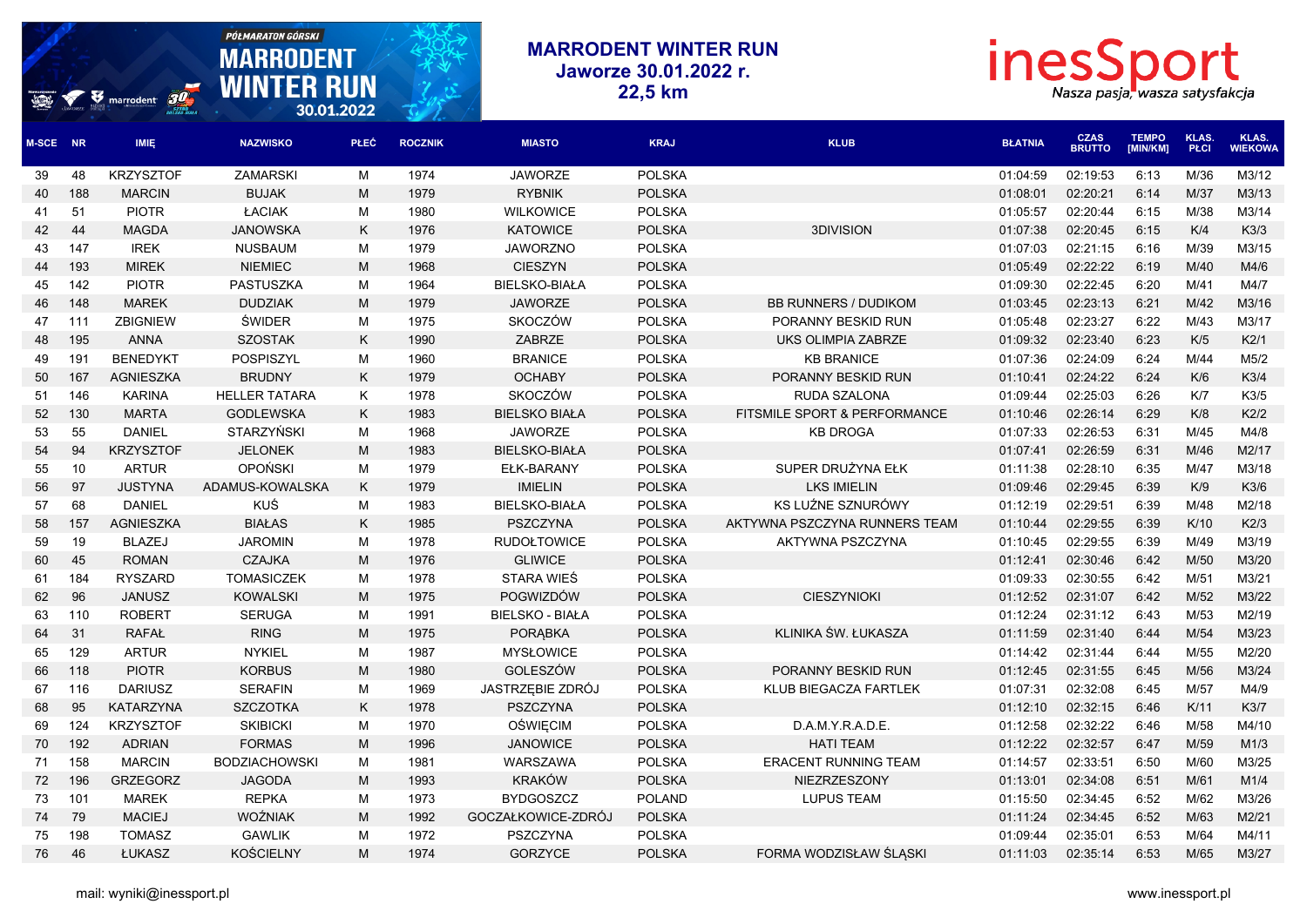## **PÓŁ MARATON GÓRSKI** inesSport **MARRODENT WINTER RUN MARRODENT Jaworze 30.01.2022 r. WINTER RUN**  $\boldsymbol{v}$  marrodent  $\boldsymbol{v}$ **22,5 km** Nasza pasja, wasza satysfakcja 30.01.2022 **CZAS TEMPO KLAS. KLAS. M-SCE NR IMIĘ NAZWISKO PŁEĆ ROCZNIK MIASTO KRAJ KLUB BŁATNIA BRUTTO [MIN/KM] PŁCI WIEKOWA** 121 BARTŁOMIEJ BIELSKI M 1984 JASIENICA POLSKA 01:12:23 02:36:20 6:56 M/66 M2/22 182 JAROSŁAW MARIANEK M 1987 SKOCZÓW POLSKA PORANNY BESKID RUN 01:13:29 02:37:37 7:00 M/67 M2/23 93 GRZEGORZ PINKAWA M 1979 KATOWICE POLSKA GISZOWIEC BIEGA RAZEM 01:17:34 02:37:45 7:00 M/68 M3/28 178 EWELINA KAFKA K 1978 SKOCZÓW POLSKA PORANNY BESKID RUN 01:14:41 02:38:28 7:02 K/12 K3/8 76 WIESŁAW ZIELONKA M 1960 KATOWICE POLSKA PACCOR-POLSKA 01:15:53 02:38:30 7:02 M/69 M5/3 163 JAREK KĘDZIOR M 1977 RUDNIK POLSKA PORANNY BESKID RUN 01:14:55 02:39:00 7:04 M/70 M3/29 108 KRZYSZTOF OSZCZĘDA M 1972 ŻORY POLSKA 01:18:46 02:39:53 7:06 M/71 M4/12 69 ANDRZEJ PYĆ M 1976 JASIENICA POLSKA 01:12:55 02:40:05 7:06 M/72 M3/30 43 JUSTYNA NOWAK K 1975 LIGOTA POLSKA BIEGAM ŻEBY ŻREĆ WIĘCEJ CIASTKÓW 01:17:07 02:40:20 7:07 K/13 K3/9 149 ŁUKASZ KRZYSTAŁA M 1982 CZERWIONKA-LESZCZYNY POLSKA DWÓCH TAKICH 01:18:12 02:40:59 7:09 M/73 M3/31 120 DARIUSZ POTUSZYŃSKI M 1969 CZERWIONKA-LESZCZYNY POLSKA DWÓCH TAKICH 01:18:11 02:40:59 7:09 M/74 M4/13 15 MADZIA OLESZEK K 1985 CZELADŹ POLSKA ?? 01:17:05 02:41:05 7:09 K/14 K2/4 58 PRZEMYSŁAW KURCOŃ M 1989 LĘDZINY POLSKA 01:16:25 02:41:15 7:10 M/75 M2/24 100 ANNA REPKA K 1975 BYDGOSZCZ POLAND LUPUS TEAM 01:17:43 02:42:07 7:12 K/15 K3/10 150 DAWID ŁUDCZAK M 1990 BIELSKO-BIAŁA POLSKA 01:14:54 02:42:25 7:13 M/76 M2/25 84 MARZENA ŁUGOWSKA K 1980 TYCHY POLSKA BIEGNĘ BYLE DOBIEC 01:17:37 02:42:56 7:14 K/16 K3/11 106 TOMASZ CZYLOK M 1973 KANIÓW POLSKA 01:17:06 02:43:18 7:15 M/77 M3/32 117 RAFAŁ KUSY M 1975 MIĘDZYŚWIEĆ POLSKA PBRUN 01:14:38 02:43:34 7:16 M/78 M3/33 179 IZABELA SOBEL K 1983 ŻYWIEC POLSKA 01:19:54 02:43:42 7:16 K/17 K2/5 156 PIOTR KAŁUŻA M 1971 ŁÓDŹ POLSKA ŁÓDŹ KOCHA SPORT 01:19:25 02:43:51 7:16 M/79 M4/14 98 ARTUR KOWALIK M 1988 JAWORZNO POLSKA TRAIL RUNNERS JAWORZNO / BP2.EU 01:15:24 02:44:19 7:18 M/80 M2/26 168 WOJCIECH KORAL M 1972 BIELSKO-BIAŁA POLSKA 01:15:27 02:44:20 7:18 M/81 M4/15 70 ANDRZEJ GLAJC M 1968 PIERŚCIEC POLSKA WYPAS RUN 01:10:45 02:44:26 7:18 M/82 M4/16 175 GRZEGORZ GŁĘBOCKI M 1972 BIELSKO-BIALA POLSKA BIEGAM SOBIE 01:17:41 02:45:05 7:20 M/83 M4/17 83 JAKUB TUSZYŃSKI M 1980 KATOWICE POLSKA 01:19:01 02:46:47 7:24 M/84 M3/34 115 ANDRZEJ TARNAWSKI M 1976 JAWORZNO POLSKA 01:21:51 02:49:13 7:31 M/85 M3/35 145 BRYGIDA BOJDA K 1976 PIERŚCIEC POLSKA PORANNY BESKID RUN 01:19:12 02:49:30 7:32 K/18 K3/12 181 DOROTA PASZKO K 1983 ŻYWIEC POLSKA 01:19:55 02:51:28 7:37 K/19 K2/6 73 JOLANTA KANIA K 1975 DĄBROWA GÓRNICZA POLSKA 01:21:33 02:52:16 7:39 K/20 K3/13 72 PAWEŁ KANIA M 1974 DĄBROWA GÓRNICZA POLSKA SAINT-GOBAIN SQUAD 01:21:36 02:52:16 7:39 M/86 M3/36 197 PIOTR DAWID M 1972 JASIENICA POLSKA 01:19:10 02:52:27 7:39 M/87 M4/18 122 ALINA POGORZELSKA K 1968 CZERWIONKA-LESZCZYNY POLSKA 01:24:08 02:54:49 7:46 K/21 K4/1 63 PIOTR MATUSZEK M 1986 ŻYWIEC POLSKA #DIABLAK120 01:21:34 02:55:29 7:47 M/88 M2/27 87 GABRIEL LITWINCZUK M 1979 KLUCZE POLSKA ŚLĘZAK TEAM 01:17:45 02:55:32 7:48 M/89 M3/37 136 ELŻBIETA CHŁAP K 1971 KATOWICE POLSKA DOLINIARZE.COM 01:24:00 02:58:27 7:55 K/22 K4/2 200 LECH DENYSENKO M 1957 KATOWICE POLSKA BDB TEAM 01:22:37 02:58:51 7:56 M/90 M5/4 47 JANUSZ PIECH M 1964 JAWORZE POLSKA JASIONKI 01:24:18 02:59:00 7:57 M/91 M4/19 177 KRZYSZTOF SZUBARSKI M 1974 POGWIZDÓW POLSKA PARKRUN CIESZYN 01:23:55 03:00:58 8:02 M/92 M3/38